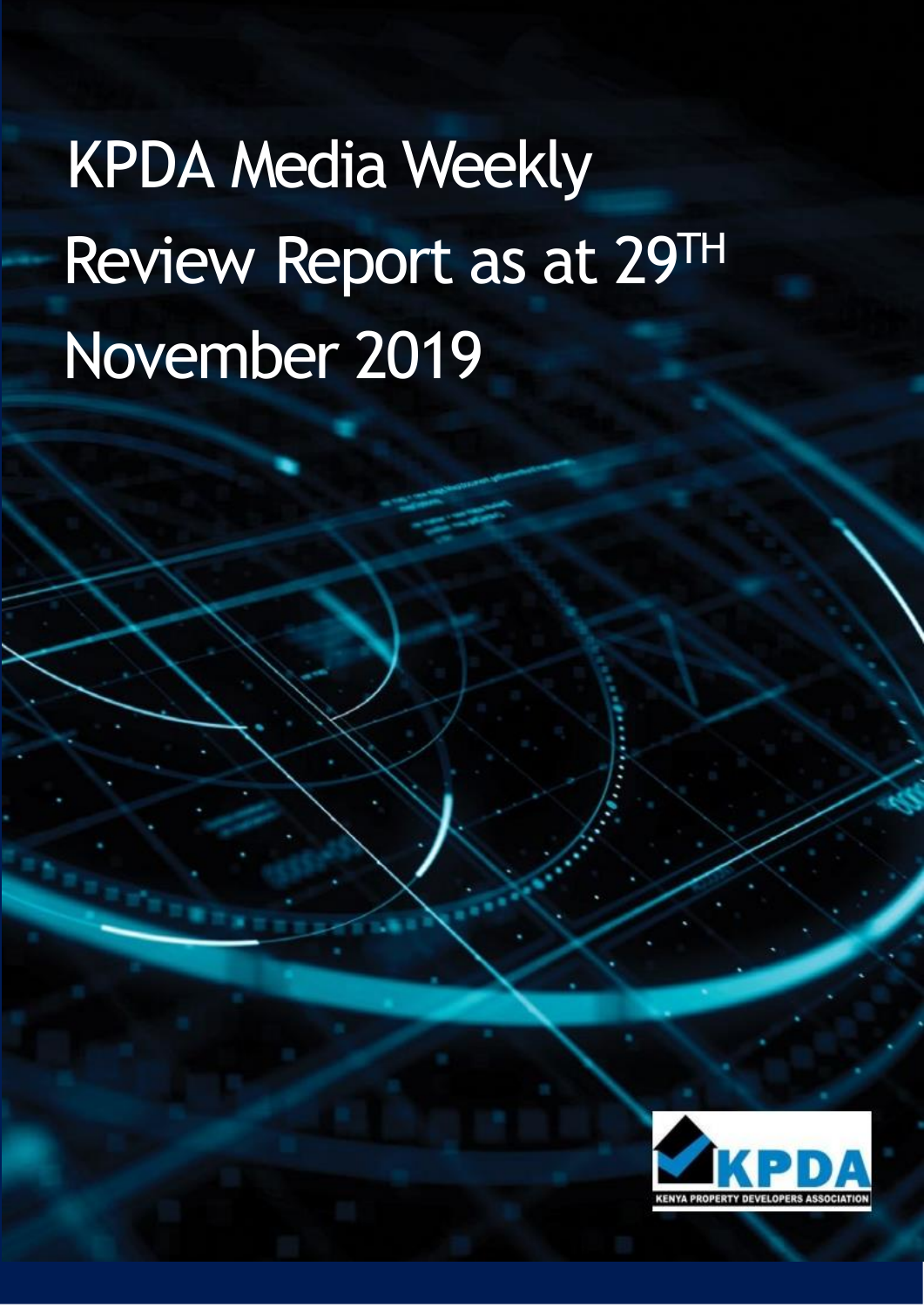# CEO DE-BRIEF

# **INVITATION TO PROPERTY DEVELOPERS AND FINANCIERS CONFERENCE TO BE HELD ON DECEMBER 2019 AT KONZA TECHNOPOLIS SITE.**

Konza Technopolis Development Authority (KoTDA) will hold a conference for property developers and financiers on 11th December 2019 at Konza Technopolis site. This will be an important conference that will provide a platform for property developers and financiers to meet and interact.

As a key player in the industry, the Authority is pleased to invite you to the property developers and financiers conference to be held at Konza Technopolis site on 11th December 2019.

**To RSVP, kindly email** Brenda Kaaria on **bkaaria@konza.go.ke**.

### **REPORTS OF THE KEPSA PUBLIC- PRIVATE DIALOGUE ENGAGEMENTS HELD IN OCTOBER AND NOVEMBER 2019**

KEPSA hosted the second National Assembly Speaker's Roundtable (SRT) with the 12th Parliament at Travellers' Beach Hotel in Mombasa on 17th to 19th October 2019.

KEPSA's business legislative agenda was to facilitate a structured private sector engagement with both Houses of Parliament (the National Assembly and Senate) and to strengthen private sector participation in policy and legislative development process.

KPDA was represented by one of the KPDA Board of Director, Gikonyo Gitonga, Managing Director, Axis Kenya Ltd and the KPDA CEO Elizabeth Mwangi-Oluoch

For more information on the report please click [HERE](https://drive.google.com/file/d/1tC5bvgpiJ2G0ULg_BwnD_SXZ4xRhkvz6/view)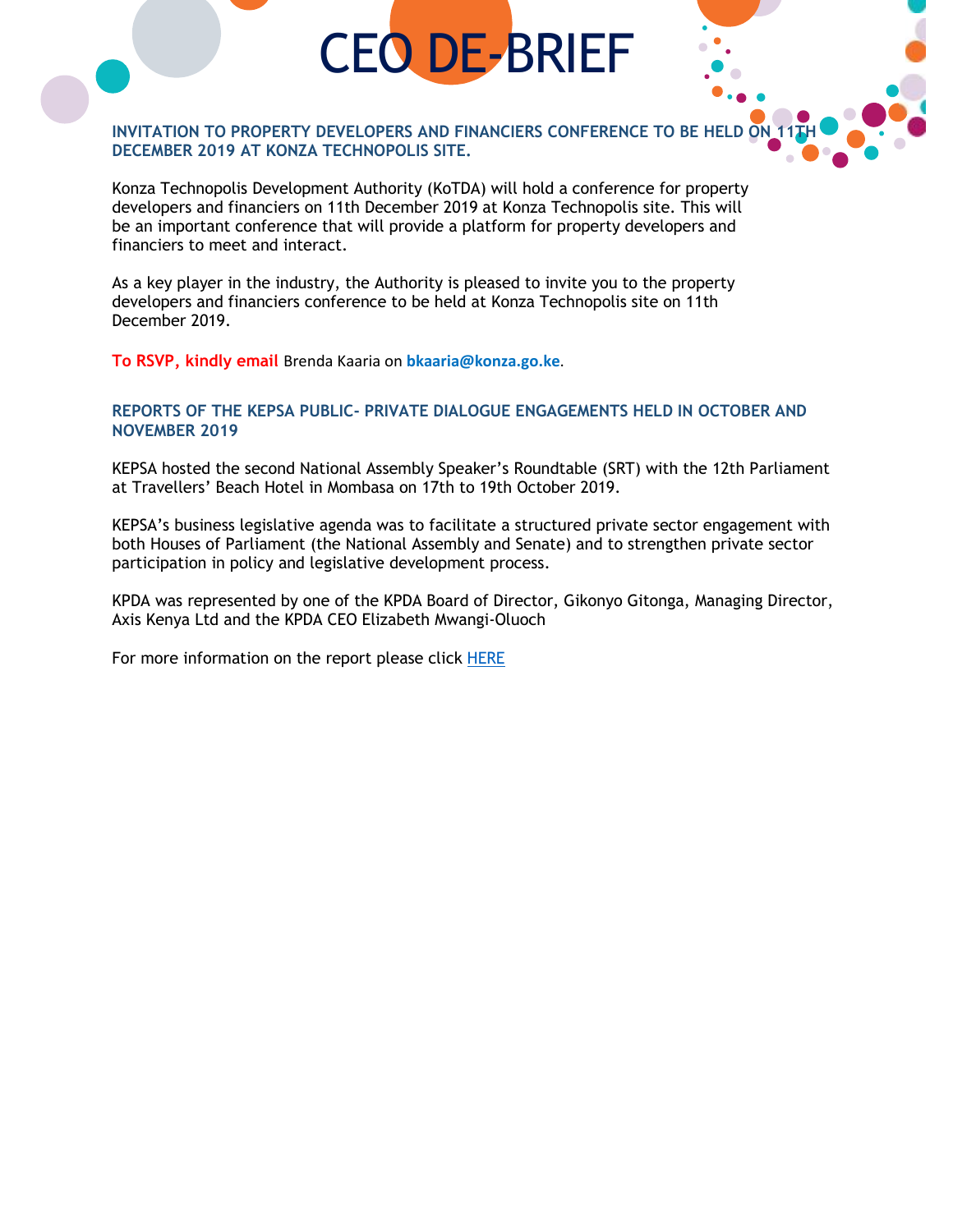

**28th November 2019**

# **Business Daily | Gitonga Muriithi | Thursday 28th November 2019 WHAT SCRAPPING OF RATE CAP MEANS FOR REAL ESTATE**

On November 7, 2019, President Uhuru Kenyatta signed the Finance Bill 2019 into law that specifically provided for the scrapping of the cap on interest rates for banks. [Read More.](https://www.businessdailyafrica.com/analysis/ideas/rate-cap-real-estate/4259414-5366164-hudpaqz/index.html)

#### **Daily Nation | Joseph Openda | Thursday 28th November 2019 OL JORAI PETITIONERS LOSE LAND CASE**

The Lands court has nullified over 3,000 title deeds belonging to members of Ol Jorai community in Gilgil citing they were acquired illegally. [Read More.](https://www.nation.co.ke/counties/nakuru/Ol-Jorai-petitioners-lose-land-case/1183314-5365840-mwvs1q/index.html)

#### **Daily Nation | Waweru Wairimu | Thursday 28th November 2019 ISIOLO: STORM BREWING BETWEEN MPS, GOVERNOR OVER LAND ADJUDICATION LEGAL NOTICE**

Isiolo MPs have said they will tour the entire county to make the residents aware of the implications of the legal notice issued by the Land ministry in August regarding the adjudication of land in the county. [Read More.](https://www.nation.co.ke/counties/isiolo/Storm-brewing-in-over-land-adjudication-legal-notice/1183266-5366276-eph6ooz/index.html)

# **Daily Nation | Anita Murage | Thursday 28th November 2019 WHEN CONSTRUCTING, THE ROOF IS KING**

The roof of a home is integral to its function. It acts as a buffer for changes in the atmosphere and shelters your family and belongings from external elements. Today, roofs serve more than this particular function, as they are testament to the overall beauty of the home and the homeowner's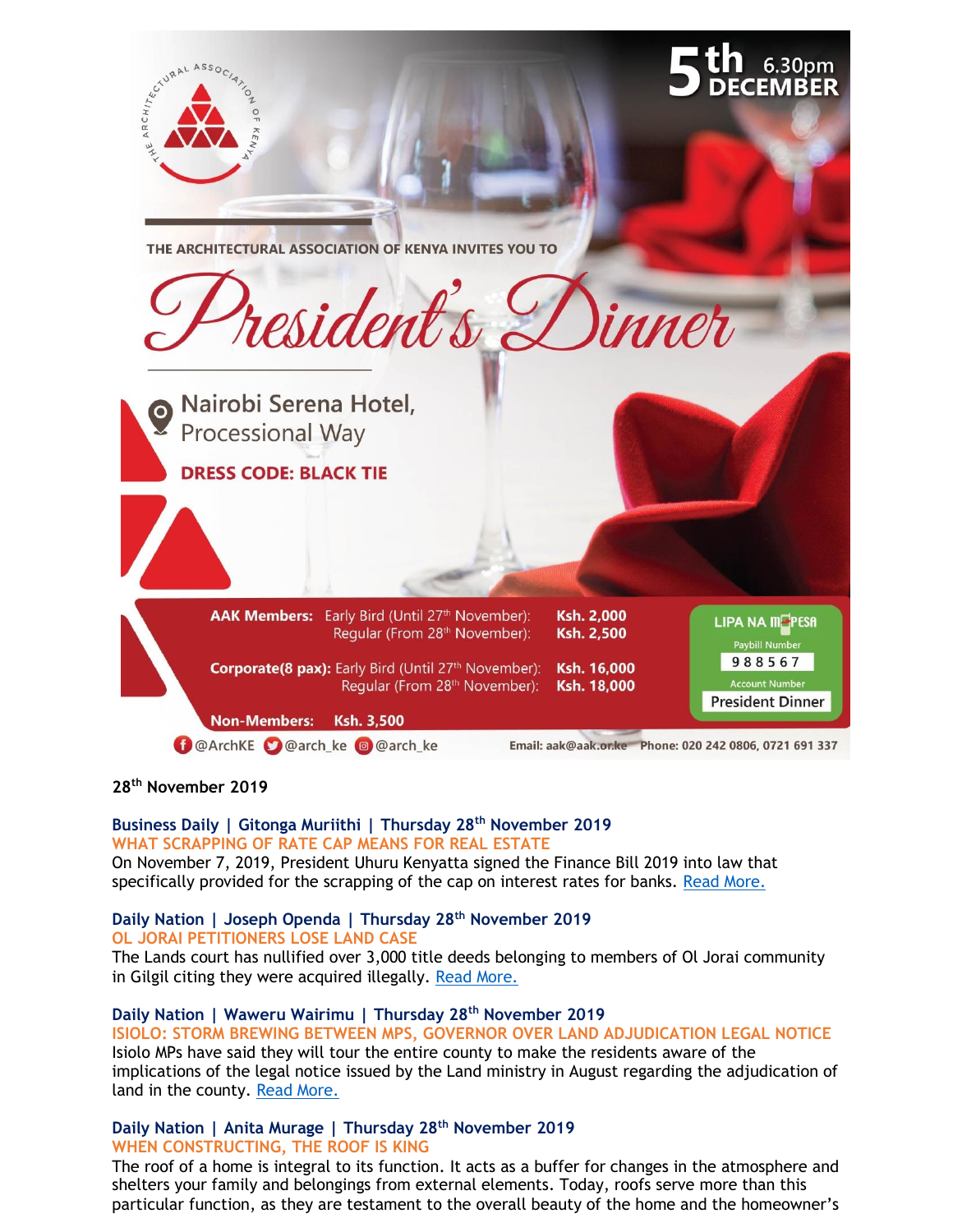personal style. As times evolve, so do roofing styles in Kenya. From the thatched (*makuti*) roofing materials that defined our past, today's home owners have a variety of options when building their houses to suit each individual style and function. [Read More.](https://www.nation.co.ke/lifestyle/dn2/When-constructing--the-roof-is-king/957860-5364894-9sh8nz/index.html)

**The Standard | Ferdinand Mwongela | Thursday 28th November 2019 SHELTER AFRIQUE EYES GREEN BOND TO FUND AFFORDABLE HOUSING PROJECTS** Pan African housing development financier Shelter Afrique is betting big on green financing to fund its affordable housing projects across Africa. [Read More.](https://www.standardmedia.co.ke/business/article/2001351158/lender-bets-on-green-bonds-to-fund-affordable-housing-projects-in-africa)

# **The Standard | Peter Muiruri | Thursday 28th November 2019**

**LIFE ON THE EDGE: THE PAIN OF URBAN LIVING**

According to the 2019 Kenya Population and Housing Census, more than six million people sleep and wake up in our three main urban centres – Nairobi, Mombasa and Kisumu. [Read More.](https://www.standardmedia.co.ke/business/article/2001351160/the-pain-of-living-in-towns)

# **The Standard | Peter Muiruri | Thursday 28th November 2019**

**INSIDE 10 YEARS RUIRU-KIMBO'S HISTORY OF LAND APPRECIATING BY 420 PER CENT**

In 2009, entrepreneur Lizzie Muthoni Wanyoike of the Nairobi Institute of Business and Technical College was having a hard time with landlords in Nairobi's Central Business District. [Read More.](https://www.standardmedia.co.ke/business/article/2001351161/college-that-sent-land-prices-in-ruiru-village-up-by-420-per-cent)

#### **The Standard | Brian Ahenda | Thursday 28th November 2019 NAKURU'S POSH ESTATES GRAPPLE WITH LACK OF SEWER LINES**

Failure by developers to create space for sewer lines in sections of Nakuru County has resulted in mushrooming of estates lacking connection to sewer systems. [Read More.](https://www.standardmedia.co.ke/business/article/2001351174/where-posh-estates-lack-sewer-lines)

#### **The Standard | Mwangi Muiruri | Thursday 28th November 2019 INSIDE SLUGGISH SH883B SLUM UPGRADING PROGRAMME**

The Government insists that its Sh883 billion Kenya Slum Upgrading Programme (Kensup) is on track despite delays. Established in 2003, it was scheduled to be realised by 2020. [Read More.](https://www.standardmedia.co.ke/business/article/2001351149/inside-sluggish-sh883b-slum-upgrading-project)

# **27th November 2019**

# **Business Daily | John Mutua | Wednesday 27th November 2019 EMBASSY BUILDINGS FACELIFT CASH CUT**

Dilapidated diplomatic offices and residences in New York and London have been denied Sh250 million for upgrade, with taxpayers set to continue incurring billions of shillings in annual rents for ambassadors. [Read More.](https://www.businessdailyafrica.com/news/Embassy-buildings-facelift-cash-cut/539546-5365308-wrh0u8/index.html)

# **26th November 2019**

# **Business Daily | Editorial | Tuesday 26th November 2019**

**EDITORIAL: EXPLAIN SUSPENSION OF LAND RECORDS DIGITISATION**

Taxpayers have over the years paid a pretty penny for the elusive digitisation of land records, in a longrunning drive meant to secure ownership and streamline land transactions, including payment of rates. [Read](https://www.businessdailyafrica.com/analysis/ideas/Explain-suspension-of-land-records-digitisation/4259414-5363736-12j0kva/index.html)  [More.](https://www.businessdailyafrica.com/analysis/ideas/Explain-suspension-of-land-records-digitisation/4259414-5363736-12j0kva/index.html)

# **Business Daily | Simon Ciuri | Tuesday 26th November 2019**

**DEL MONTE SEES END IN SIGHT TO ROW AFTER FRESH SURVEY OF LAND**

Thika-based fruit processor Del Monte Kenya says a fresh survey of the entire acreage held by the multinational will finally put to rest a bitter row with Murang'a County and some of its residents who claim the firm is farming on more land than is registered in its title deeds[. Read More.](https://www.businessdailyafrica.com/corporate/companies/Del-Monte-sees-end-in-sight-to-row-/4003102-5363820-6ml4um/index.html)

#### **Business Daily | Sam Kiplagat |Tuesday 26th November 2019 12 CHILDREN CLAIM JONATHAN MOI ESTATE**

The widows of Jonathan Moi have reached a deal to include all children linked to the eldest son of retired President Daniel arap Moi as beneficiaries of his estate[. Read More.](https://www.businessdailyafrica.com/news/12-children-claim-Jonathan-Moi-estate/539546-5363872-2riqmw/index.html)

# **Business Daily | Sam Kiplagat |Tuesday 26th November 2019**

**FAMILY AWARDED SH1.2BN AGAINST HF IN BOTCHED HOME AUCTION**

Housing Finance is challenging a Court of Appeal ruling that has awarded a Nairobi family Sh1.2 billion compensation after two of the three judges ruled that the mortgage lender had breached the law by selling the family's home in Runda. [Read More.](https://www.businessdailyafrica.com/news/HF-fights-award-in-property-auction-court-case/539546-5362878-m4k86uz/index.html)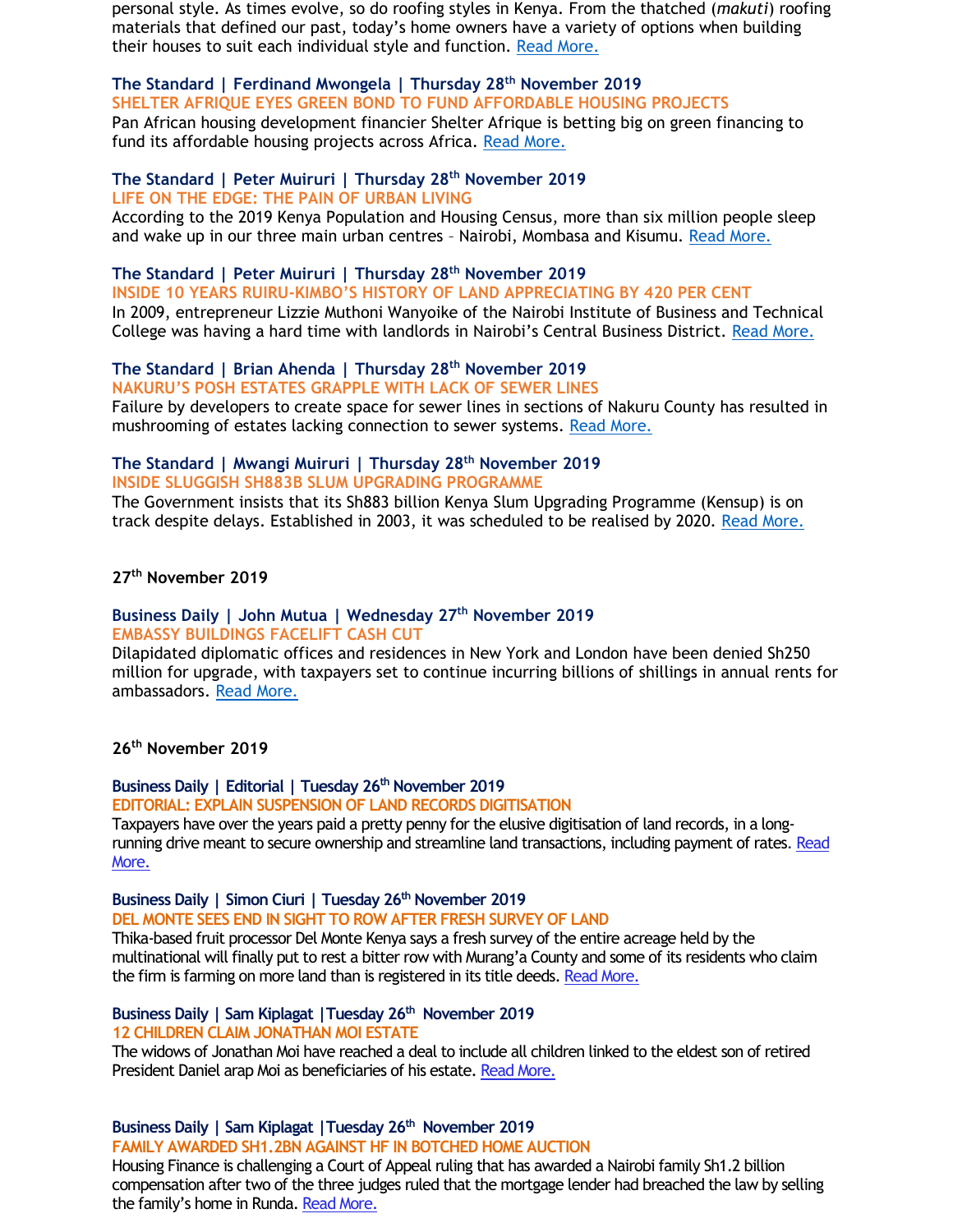#### **Daily Nation | Joseph Wangui |Tuesday 26th November 2019 SETTLING SISTER'S HOSPITAL BILL DOES NOT ENTITLE YOU TO HER LAND, COURT TELLS MAN** A man's bid to have a stake in his dead sister's estate on account of having paid her medical bills has been thwarted by the High Court in Murang'a. [Read More.](https://www.nation.co.ke/news/Man-loses-bid-to-inherit-sisters-land/1056-5363124-lhy21b/index.html)

#### **25th November 2019**

# **Business Daily | James Kariuki| Monday 25th November 2019**

**REALTORS TO CLOSE WORST YEAR IN HALF A DECADE** Harsh economic times have pushed down house prices by 6.4 percent in the last three quarters with current year set to be the worst in half a decade. [Read More.](https://www.businessdailyafrica.com/markets/marketnews/Realtors-to-close-worst-year-in-half-a-decade/3815534-5362152-qxu26k/index.html)

# **Business Daily | Kevin Rotich| Monday 25th November 2019**

**EMBAKASI LAND UP 115PC ON BYPASS, OUTER RING ROADS**

Land prices in Embakasi shot up by 115.1 percent from 2011 to 2018, driven by the construction of the Eastern Bypass and Outer Ring Road, a new report shows. [Read More.](https://www.businessdailyafrica.com/markets/marketnews/Embakasi-land-up-115pc-on-bypass/3815534-5362158-14evtct/index.html)

#### **Business Daily | Edwin Mutai| Monday 25th November 2019 MPS ANNUL ONLINE LAND TRANSACTION LAWS**

The Land ministry has suffered a major blow after Parliament annulled laws that would have aided plan to introduce online transactions for property deals. [Read More.](https://www.businessdailyafrica.com/economy/MPs-annul-online-land-transaction-laws/3946234-5362364-ew6qbsz/index.html)

# **Daily Nation | Brian Ocharo| Monday 25th November 2019**

# **RELIEF FOR BISHOP WILFRED LAI AS LAND SUIT WITHDRAWN**

Bishop Wilfred Lai of Jesus Celebration Centre has breathed a sigh of relief after a lawsuit challenging his Sh1.2 billion property in Bamburi, Mombasa, was withdrawn. [Read More.](https://www.nation.co.ke/news/Relief-for-Bishop-Wilfred-Lai-as-land-suit-withdrawn/1056-5362452-lxviy9/index.html)

#### **Daily Nation | Dickens Wasonga| Monday 25th November 2019 LAND CASE AGAINST MP GIDEON OCHANDA FAILS TO PROCEED**

Hearing of a case where Bondo MP Gideon Ochanda is accused of grabbing his neighbour's land in Usigu failed to proceed on Monday following the transfer of the magistrate handling the case. [Read More.](https://www.nation.co.ke/news/Land-case-against-MP-Gideon-Ochanda-fails-to-proceed/1056-5361812-8v65pfz/index.html)

# **Daily Nation | Brian Wasuna| Monday 25th November 2019**

# **COLLAPSED BANKS AT CENTRE OF SH3BN PROPERTY ROW**

The fight over a 16.7-acre piece of land in Runda worth more than Sh3 billion has revealed how a shadowy non-existent firm was used to dupe two banks into issuing it with loans that were never repaid. [Read More.](https://www.nation.co.ke/business/Collapsed-credit-banks-at-centre-of-Sh3bn-property-row/996-5360996-12q7b22/index.html)

# **Daily Nation | Sam Kiplagat| Monday 25th November 2019**

#### **WESTON HOTEL REFUSES TO VACATE LANG'ATA LAND, PAY KCAA**

The management of Weston Hotel has maintained that it was an innocent purchaser of the land along Lang'ata Road in Nairobi County on which it stands. [Read More.](https://www.nation.co.ke/news/Weston-fights-keep-disputed-land/1056-5361244-6qt78lz/index.html)

# **24th November 2019**

# **Business Daily | James Kariuki| Sunday 24th November 2019**

**APPLICANTS TO PAY SH200 MONTHLY FOR STATE HOUSING UNITS**

Applicants for the planned government-funded affordable housing units have been told to start paying at least Sh200 monthly for purchase of the units. [Read More.](https://www.businessdailyafrica.com/markets/marketnews/Applicants-to-pay-Sh200-monthly-for-State-housing-units/3815534-5360738-10r7ygwz/index.html)

#### **Business Daily | James Kariuki| Sunday 24th November 2019 MIXED USE REAL ESTATE TERMED 'EGO PROJECTS'**

A construction management expert based in South Africa has urged investors to have "clear insight" into the expected market demand of billion-shilling mixed used developments (MUDs) while terming some mega projects in Nairobi and Lagos as "ego projects". [Read More.](https://www.businessdailyafrica.com/corporate/companies/Mixed-use-real-estate-termed--ego-projects-/4003102-5360638-iwsyhiz/index.html)

# **Business Daily | Francis Mureithi| Sunday 24th November 2019**

**KNCCI TO OPEN OFFICE IN UNITED ARAB EMIRATES**

The Kenya National Chamber of Commerce and Industry (KNCCI) will set up a trade command base at the United Arab Emirates. [Read More.](https://www.nation.co.ke/business/KNCCI-to-open-office-in-United-Arab-Emirates/996-5361146-10v34gj/index.html)